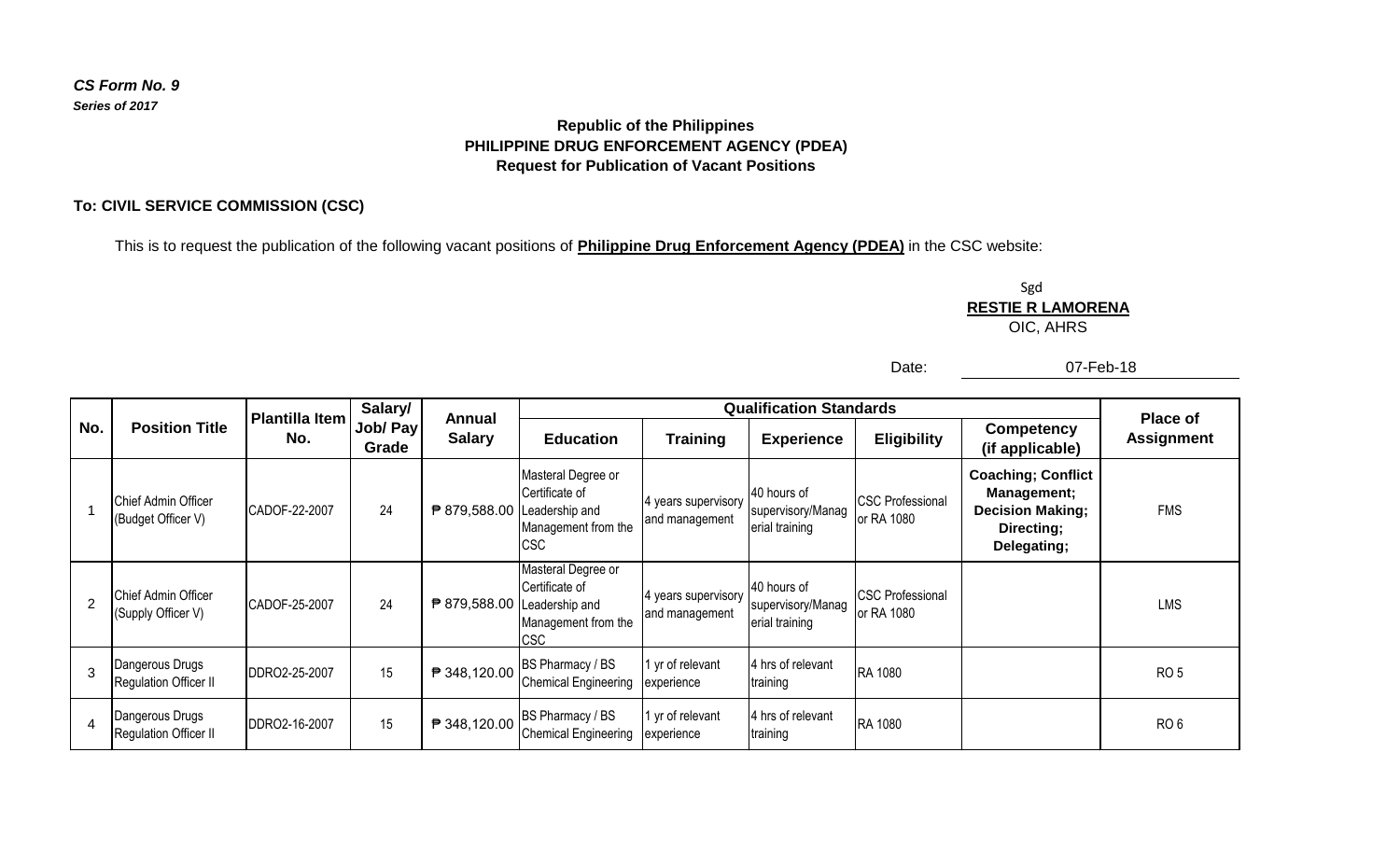| 5              | Sr. Admin Asst II (Private<br>Secretary II) | SADAS3-19-2007 | 15     | ₱ 348,120.00 | Completion of 2 years<br>studies in college  | None required                    | None required                   | None required                                          | ODG                         |
|----------------|---------------------------------------------|----------------|--------|--------------|----------------------------------------------|----------------------------------|---------------------------------|--------------------------------------------------------|-----------------------------|
| 6              | <b>Training Specialist II</b>               | TRNSP2-91-2007 | 15     | ₱ 348,120.00 | Bachelor's Degree<br>relevant to the job     | 1 yr of relevant<br>experience   | 4 hrs of relevant<br>training   | CSC Professional<br>or 2nd Level<br>Eligibility        | <b>ACAD</b>                 |
| $\overline{7}$ | Legal Assistant II                          | LEA2-31-2007   | 12     | ₱ 265,788.00 | Bachelor's Degree<br>relevant to the job     | 1 yr of relevant<br>experience   | 4 hrs of relevant<br>training   | <b>CSC Professional</b><br>or 2nd Level<br>Eligibility | <b>IAS</b>                  |
| 8              | Information Officer I                       | INFO1-35-2007  | 11     | ₱ 242,148.00 | Bachelor's Degree<br>relevant to the job     | 1 yr of relevant<br>experience   | 4 hrs of relevant<br>training   | <b>CSC Professional</b><br>or 2nd Level<br>Eligibility | POS                         |
| 9              | Statistician I                              | STAT1-241-2007 | 11     | ₱ 242,148.00 | Bachelor's Degree<br>relevant to the job     | 1 yr of relevant<br>experience   | 4 hrs of relevant<br>training   | <b>CSC Professional</b><br>or 2nd Level<br>Eligibility | $\ensuremath{\mathsf{IIS}}$ |
| 10             | <b>Training Specialist I</b>                | TRNSP1-94-2007 | 11     | ₱ 242,148.00 | Bachelor's Degree<br>relevant to the job     | 1 yr of relevant<br>experience   | 4 hrs of relevant<br>training   | <b>CSC Professional</b><br>or 2nd Level<br>Eligibility | <b>ACAD</b>                 |
| 11             | Admin Officer I (Record<br>Officer I)       | ADOF1-19-2007  | $10$   | ₱ 224,616.00 | Bachelor's Degree<br>relevant to the job     | 1 yr of relevant<br>experience   | 4 hrs of relevant<br>training   | <b>CSC Professional</b><br>or 2nd Level<br>Eligibility | LS                          |
| 12             | Admin Officer I (Record<br>Officer I)       | ADOF1-31-2007  | $10$   | ₱ 224,616.00 | Bachelor's Degree<br>relevant to the job     | 1 yr of relevant<br>experience   | 4 hrs of relevant<br>training   | <b>CSC Professional</b><br>or 2nd Level<br>Eligibility | <b>RO 4-A</b>               |
| 13             | Admin Officer I (Record<br>Officer I)       | ADOF1-24-2007  | $10$   | ₱ 224,616.00 | Bachelor's Degree<br>relevant to the job     | 1 yr of relevant<br>experience   | 4 hrs of relevant<br>training   | <b>CSC Professional</b><br>or 2nd Level<br>Eligibility | <b>RO 4-B</b>               |
| 14             | Admin Assistant IV<br>(Photographer III)    | ADAS4-29-2007  | $10\,$ | ₱ 224,616.00 | Completion of 2 years'<br>studies in college | 1 year of relevant<br>experience | 4 hours of relevant<br>training | CSC Sub-<br>Professional or 1st<br>Level Eligibility   | RO <sub>7</sub>             |
| 15             | Admin Assistant IV<br>(Photographer III)    | ADAS4-23-2007  | $10\,$ | ₱ 224,616.00 | Completion of 2 years'<br>studies in college | 1 year of relevant<br>experience | 4 hours of relevant<br>training | CSC Sub-<br>Professional or 1st<br>Level Eligibility   | <b>ARMM</b>                 |
| 16             | Intelligence Agent II                       | IA2-271-2007   | $10\,$ | ₱ 224,616.00 | Completion of 2 years'<br>studies in college | 1 year of relevant<br>experience | 4 hours of relevant<br>training | CSC Sub-<br>Professional or 1st<br>Level Eligibility   | $\mathsf{IIS}$              |
| 17             | Admin Asst. III<br>(Computer Operator III)  | ADAS3-13-2007  | 9      | ₱ 209,676.00 | Completion of 2 years'<br>studies in college | 1 year of relevant<br>experience | 4 hours of relevant<br>training | CSC Sub-<br>Professional or 1st<br>Level Eligibility   | POS                         |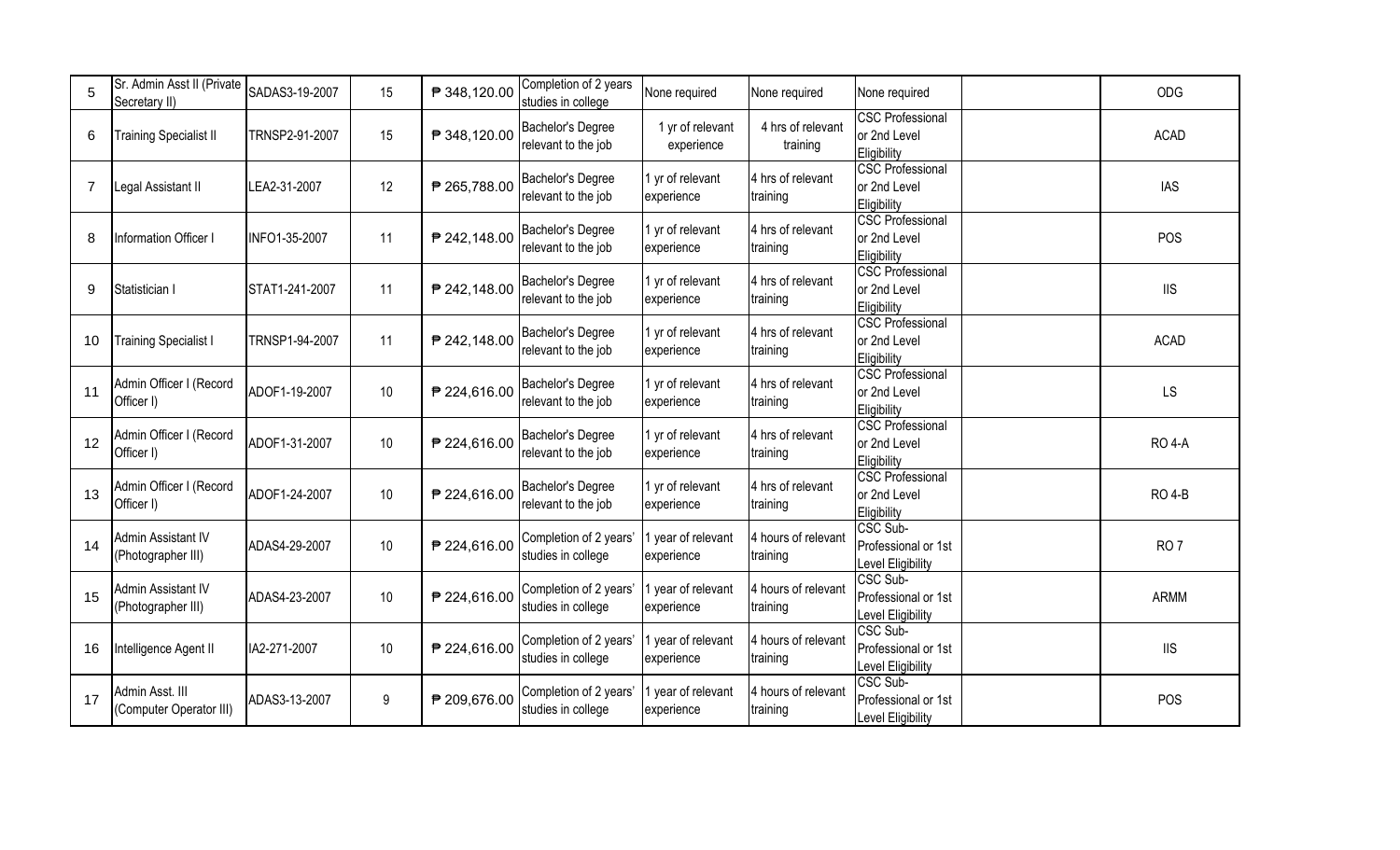| 18 | Admin Asst II (Disbursing<br>Officer II)  | ADAS2-43-2007 | 8              | ₱ 195,384.00 | Completion of 2 years'<br>studies in college | year of relevant<br>experience   | 4 hours of relevant<br>training | CSC Sub-<br>Professional or 1st<br>Level Eligibility | <b>FMS</b>      |
|----|-------------------------------------------|---------------|----------------|--------------|----------------------------------------------|----------------------------------|---------------------------------|------------------------------------------------------|-----------------|
| 19 | Admin Asst II (Disbursing<br>Officer II)  | ADAS2-32-2007 | 8              | ₱ 195,384.00 | Completion of 2 years'<br>studies in college | 1 year of relevant<br>experience | 4 hours of relevant<br>training | CSC Sub-<br>Professional or 1st<br>Level Eligibility | RO <sub>3</sub> |
| 20 | Admin Asst II (Property<br>Custodian II)  | ADAS2-58-2007 | 8              | ₱ 195,384.00 | Completion of 2 years'<br>studies in college | 1 year of relevant<br>experience | 4 hours of relevant<br>training | CSC Sub-<br>Professional or 1st<br>Level Eligibility | RO <sub>1</sub> |
| 21 | Admin Asst II (Property<br>Custodian II)  | ADAS2-29-2007 | 8              | ₱ 195,384.00 | Completion of 2 years'<br>studies in college | 1 year of relevant<br>experience | 4 hours of relevant<br>training | CSC Sub-<br>Professional or 1st<br>Level Eligibility | <b>RO 4-B</b>   |
| 22 | Admin Asst II (Property<br>Custodian II)  | ADAS2-55-2007 | 8              | ₱ 195,384.00 | Completion of 2 years'<br>studies in college | 1 year of relevant<br>experience | 4 hours of relevant<br>training | CSC Sub-<br>Professional or 1st<br>Level Eligibility | <b>RO 10</b>    |
| 23 | Admin Asst II (Property<br>Custodian II)  | ADAS2-19-2007 | 8              | ₱ 195,384.00 | Completion of 2 years'<br>studies in college | 1 year of relevant<br>experience | 4 hours of relevant<br>training | CSC Sub-<br>Professional or 1st<br>Level Eligibility | <b>RO11</b>     |
| 24 | Admin Asst II (Property<br>Custodian II)  | ADAS2-63-2007 | 8              | ₱ 195,384.00 | Completion of 2 years'<br>studies in college | 1 year of relevant<br>experience | 4 hours of relevant<br>training | CSC Sub-<br>Professional or 1st<br>Level Eligibility | <b>RO 12</b>    |
| 25 | Warehouseman II                           | WH2-36-2007   | 8              | ₱ 195,384.00 | Completion of 2 years'<br>studies in college | 1 year of relevant<br>experience | 4 hours of relevant<br>training | CSC Sub-<br>Professional or 1st<br>Level Eligibility | <b>LMS</b>      |
| 26 | Administrative Assistant<br>(Secretary I) | ADAS1-36-2007 | $\overline{7}$ | ₱ 183,048.00 | Completion of 2 years'<br>studies in college | 1 year of relevant<br>experience | 4 hours of relevant<br>training | CSC Sub-<br>Professional or 1st<br>Level Eligibility | LMS             |
| 27 | Administrative Assistant<br>(Secretary I) | ADAS1-49-2007 | $\overline{7}$ | ₱ 183,048.00 | Completion of 2 years'<br>studies in college | 1 year of relevant<br>experience | 4 hours of relevant<br>training | CSC Sub-<br>Professional or 1st<br>Level Eligibility | <b>PECIS</b>    |
| 28 | Administrative Assistant<br>(Secretary I) | ADAS1-28-2007 | $\overline{7}$ | ₱ 183,048.00 | Completion of 2 years<br>studies in college  | 1 year of relevant<br>experience | 4 hours of relevant<br>training | CSC Sub-<br>Professional or 1st<br>Level Eligibility | CAR             |
| 29 | Administrative Assistant<br>(Secretary I) | ADAS1-46-2007 | $\overline{7}$ | ₱ 183,048.00 | Completion of 2 years'<br>studies in college | 1 year of relevant<br>experience | 4 hours of relevant<br>training | CSC Sub-<br>Professional or 1st<br>Level Eligibility | RO <sub>8</sub> |
| 30 | Administrative Assistant<br>(Secretary I) | ADAS1-42-2007 | $\overline{7}$ | ₱ 183,048.00 | Completion of 2 years'<br>studies in college | 1 year of relevant<br>experience | 4 hours of relevant<br>training | CSC Sub-<br>Professional or 1st<br>Level Eligibility | RO 13           |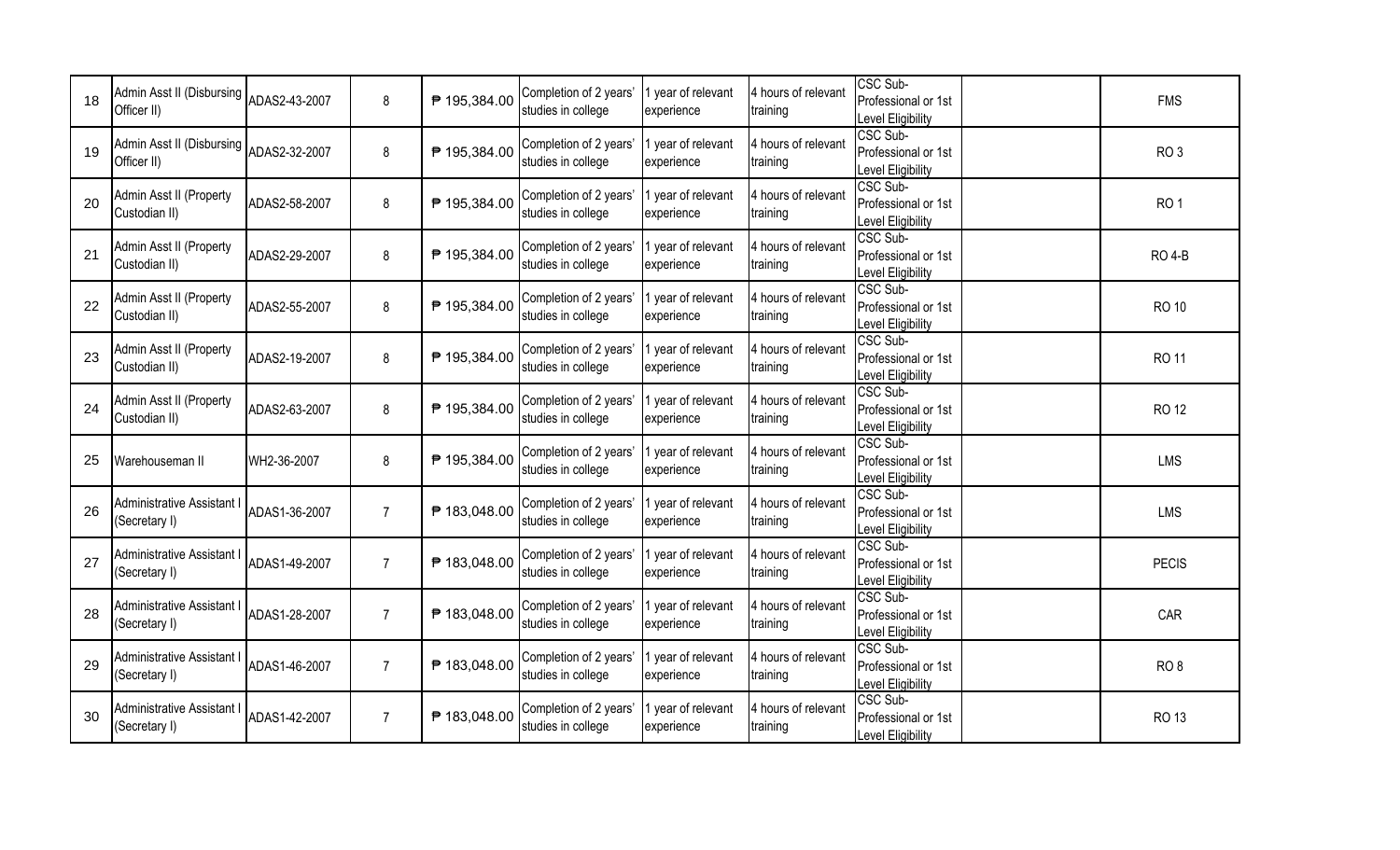| 31 | Prison Guard II        | PRISG2-89-2007        | $\overline{7}$ | ₱ 183,048.00 | Completion of 2 years'<br>studies in college | 1 year of relevant<br>experience | 4 hours of relevant<br>training | CSC Sub-<br>Professional or 1st<br>Level Eligibility        | CAR             |
|----|------------------------|-----------------------|----------------|--------------|----------------------------------------------|----------------------------------|---------------------------------|-------------------------------------------------------------|-----------------|
| 32 | Prison Guard II        | PRISG2-90-2007        | $\overline{7}$ | ₱ 183,048.00 | Completion of 2 years'<br>studies in college | 1 year of relevant<br>experience | 4 hours of relevant<br>training | CSC Sub-<br>Professional or 1st<br>Level Eligibility        | CAR             |
| 33 | <b>Prison Guard II</b> | <b>PRISG2-80-2007</b> | $\overline{7}$ | ₱ 183,048.00 | Completion of 2 years'<br>studies in college | 1 year of relevant<br>experience | 4 hours of relevant<br>training | CSC Sub-<br>Professional or 1st<br>Level Eligibility        | RO <sub>2</sub> |
| 34 | Prison Guard II        | PRISG2-93-2007        | $\overline{7}$ | ₱ 183,048.00 | Completion of 2 years'<br>studies in college | 1 year of relevant<br>experience | 4 hours of relevant<br>training | CSC Sub-<br>Professional or 1st<br>Level Eligibility        | RO <sub>3</sub> |
| 35 | Prison Guard II        | PRISG2-106-2007       | $\overline{7}$ | ₱ 183,048.00 | Completion of 2 years'<br>studies in college | 1 year of relevant<br>experience | 4 hours of relevant<br>training | CSC Sub-<br>Professional or 1st<br>Level Eligibility        | <b>RO 4-A</b>   |
| 36 | Prison Guard II        | PRISG2-136-2007       | $\overline{7}$ | ₱ 183,048.00 | Completion of 2 years'<br>studies in college | 1 year of relevant<br>experience | 4 hours of relevant<br>training | CSC Sub-<br>Professional or 1st<br>Level Eligibility        | RO <sub>9</sub> |
| 37 | Prison Guard II        | PRISG2-137-2007       | $\overline{7}$ | ₱ 183,048.00 | Completion of 2 years'<br>studies in college | 1 year of relevant<br>experience | 4 hours of relevant<br>training | CSC Sub-<br>Professional or 1st<br>Level Eligibility        | RO <sub>9</sub> |
| 38 | Prison Guard II        | PRISG2-139-2007       | $\overline{7}$ | ₱ 183,048.00 | Completion of 2 years'<br>studies in college | 1 year of relevant<br>experience | 4 hours of relevant<br>training | <b>CSC Sub-</b><br>Professional or 1st<br>Level Eligibility | RO <sub>9</sub> |
| 39 | Prison Guard II        | PRISG2-64-2007        | $\overline{7}$ | ₱ 183,048.00 | Completion of 2 years'<br>studies in college | 1 year of relevant<br>experience | 4 hours of relevant<br>training | CSC Sub-<br>Professional or 1st<br>Level Eligibility        | <b>RO 11</b>    |
| 40 | Prison Guard II        | PRISG2-152-2007       | $\overline{7}$ | ₱ 183,048.00 | Completion of 2 years'<br>studies in college | 1 year of relevant<br>experience | 4 hours of relevant<br>training | CSC Sub-<br>Professional or 1st<br>Level Eligibility        | <b>RO 12</b>    |
| 41 | Prison Guard II        | PRISG2-116-2007       | $\overline{7}$ | ₱ 183,048.00 | Completion of 2 years'<br>studies in college | 1 year of relevant<br>experience | 4 hours of relevant<br>training | CSC Sub-<br>Professional or 1st<br>Level Eligibility        | RO 13           |
| 42 | Prison Guard II        | PRISG2-117-2007       | $\overline{7}$ | ₱ 183,048.00 | Completion of 2 years'<br>studies in college | 1 year of relevant<br>experience | 4 hours of relevant<br>training | CSC Sub-<br>Professional or 1st<br>Level Eligibility        | <b>RO 13</b>    |
| 43 | Prison Guard II        | PRISG2-118-2007       | $\overline{7}$ | ₱ 183,048.00 | Completion of 2 years'<br>studies in college | 1 year of relevant<br>experience | 4 hours of relevant<br>training | CSC Sub-<br>Professional or 1st<br>Level Eligibility        | <b>RO 13</b>    |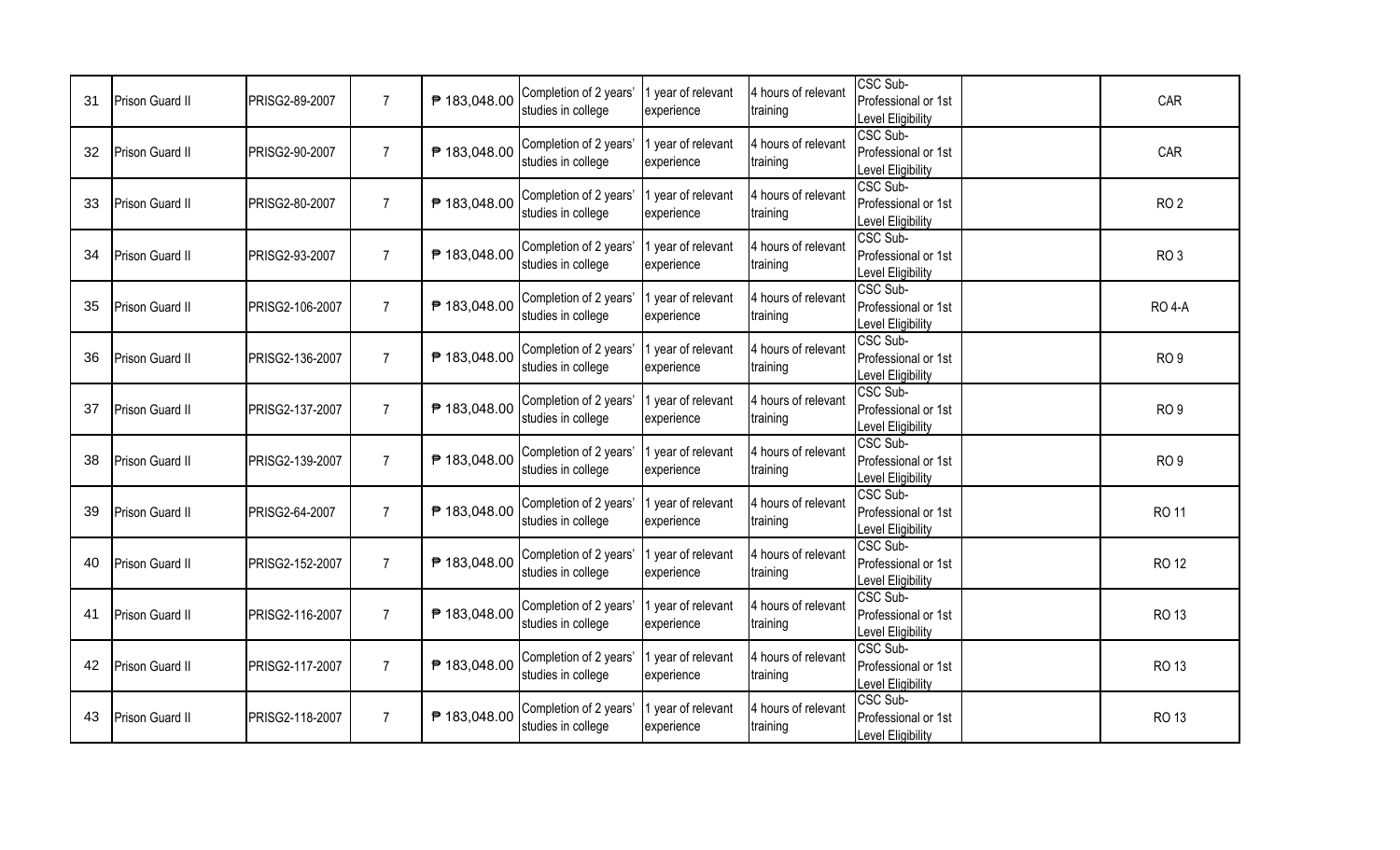| 44 | <b>Administrative Aide VI</b><br>(Comm. & Equipt.<br>Operator II) | ADA6-16-2007 | 6              | ₱ 172,080.00 | Completion of 2 years'<br>studies in college | 1 year of relevant<br>experience | 4 hours of relevant<br>training | CSC Sub-<br>Professional or 1st<br>Level Eligibility | RO <sub>2</sub> |
|----|-------------------------------------------------------------------|--------------|----------------|--------------|----------------------------------------------|----------------------------------|---------------------------------|------------------------------------------------------|-----------------|
| 45 | Administrative Aide VI<br>(Storekeeper II)                        | ADA6-39-2007 | 6              | ₱ 172,080.00 | Completion of 2 years'<br>studies in college | 1 year of relevant<br>experience | 4 hours of relevant<br>training | CSC Sub-<br>Professional or 1st<br>Level Eligibility | <b>LMS</b>      |
| 46 | Administrative Aide VI<br>(Storekeeper II)                        | ADA6-40-2007 | 6              | ₱ 172,080.00 | Completion of 2 years'<br>studies in college | 1 year of relevant<br>experience | 4 hours of relevant<br>training | CSC Sub-<br>Professional or 1st<br>Level Eligibility | LMS             |
| 47 | Administrative Aide IV<br>(Budgeting Aide)                        | ADA4-14-2007 | $\overline{4}$ | ₱ 152,088.00 | Completion of 2 years'<br>studies in college | Non Required                     | Non Required                    | CSC Sub-<br>Professional or 1st<br>Level Eligibility | <b>FMS</b>      |
| 48 | Administrative Aide IV<br>(Driver II)                             | ADA4-11-2007 | $\overline{4}$ | ₱ 152,088.00 | Must be able to read<br>and write            | Non Required                     | Non Required                    | Professional<br>Driver's License                     | <b>DDGA</b>     |
| 49 | Administrative Aide III<br>(Driver I)                             | ADA3-74-2007 | 3              | ₱ 142,968.00 | Must be able to read<br>and write            | Non Required                     | Non Required                    | Professional<br>Driver's License                     | <b>IIS</b>      |
| 50 | Administrative Aide III<br>(Driver I)                             | ADA3-82-2007 | 3              | ₱ 142,968.00 | Must be able to read<br>and write            | Non Required                     | Non Required                    | Professional<br>Driver's License                     | <b>ACAD</b>     |
| 51 | Administrative Aide III<br>(Driver I)                             | ADA3-47-2007 | 3              | ₱ 142,968.00 | Must be able to read<br>and write            | Non Required                     | Non Required                    | Professional<br>Driver's License                     | RO <sub>3</sub> |
| 52 | Administrative Aide III<br>(Driver I)                             | ADA3-48-2007 | 3              | ₱ 142,968.00 | Must be able to read<br>and write            | Non Required                     | Non Required                    | Professional<br>Driver's License                     | RO <sub>3</sub> |
| 53 | Administrative Aide III<br>(Driver I)                             | ADA3-52-2007 | 3              | ₱ 142,968.00 | Must be able to read<br>and write            | Non Required                     | Non Required                    | Professional<br>Driver's License                     | RO <sub>5</sub> |
| 54 | Administrative Aide III<br>(Driver I)                             | ADA3-88-2007 | 3              | ₱ 142,968.00 | Must be able to read<br>and write            | Non Required                     | Non Required                    | Professional<br>Driver's License                     | <b>RO 13</b>    |
| 55 | Administrative Aide III<br>(Utility Worker II)                    | ADA3-85-2007 | 3              | ₱ 142,968.00 | Must be able to read<br>and write            | Non Required                     | Non Required                    | Non Required                                         | <b>ACAD</b>     |
| 56 | Administrative Aide III<br>(Utility Worker II)                    | ADA3-50-2007 | 3              | ₱ 142,968.00 | Must be able to read<br>and write            | Non Required                     | Non Required                    | Non Required                                         | RO <sub>5</sub> |
| 57 | Administrative Aide III<br>(Utility Worker II)                    | ADA3-76-2007 | 3              | ₱ 142,968.00 | Must be able to read<br>and write            | Non Required                     | Non Required                    | Non Required                                         | RO <sub>9</sub> |
| 58 | Administrative Aide II<br>(Messenger)                             | ADA2-13-2007 | $\overline{2}$ | ₱ 134,400.00 | Must be able to read<br>and write            | Non Required                     | Non Required                    | Non Required                                         | RO <sub>1</sub> |

Interested and qualified applicants should signify their interest in writing. Attach the following documents to the application letter and send to the address below not later